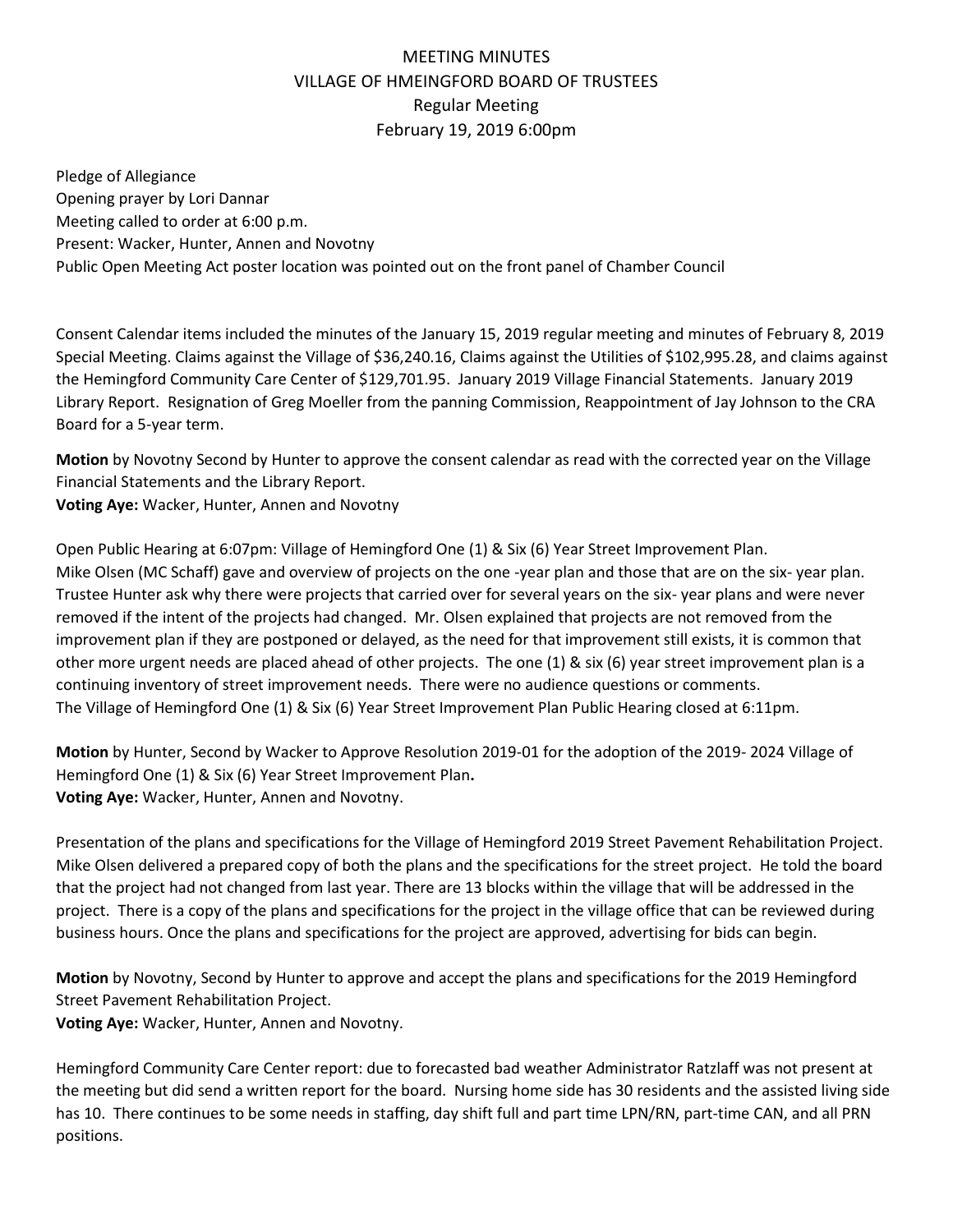Marley shared the 2018 Nebraska Public Library Survey, explaining that this is done each year and is a part of the state reporting required. There were not questions regarding the report.

Utility Department Report: Due to illness Kyle Huss was not present at the meeting but did ask that the administrator let the board know that he would be sending them each a written report and should they have any questions in the mean time to please give him a call.

Hemingford Police Department Report: Chief Bryner updated the board on the status of the nuisance property at 600 Park Street. The steps according to Ordinance #794 has been followed through each step with no results and very little clean up done on the property. The board would like to discuss with Kyle Huss the possible cost to the village for cleanup of the property. The board directed the Village Administrator to send a letter to the property owner inviting them to the March Board meeting to discuss the property and the cost if the village would do the clean-up.

Administrators Report: Barb Straub shared a draft ordinance that would enter into a garbage and rubbish removal contract with H&H Sanitation. There has been no contract between the village and H & H since 1995 and done by ordinance for only a 5-year term. The intention is to forward the draft to H&H for their approval and then back to the Village Board for Approval. A non-potable water rate draft ordinance was presented, and will be discussed at a later date. It was discovered that there was no need for an ordinance to vacate right of way for the Farmers COOP project as some years ago, according to the county assessor's office this had already been done. The Hemingford Chamber of Commerce Business Appreciation Night will be on March 20 at The Body Shop.

The Village holds a \$51,214.07 certificate of deposit that matures on 2/20/19 that is earning 1% interest. The board instructed the village administrator to research and see there are higher yielding options for the funds. At maturity the funds will be withdrawn and put into the Village General Fund until the March 2019 meeting.

Potential rescheduling of the March 19<sup>th</sup> 2019 regular meeting of the Village Board of Trustees. The Administrator and Deputy Clerk will both be attending Clerk School in Kearney for the week of March 18<sup>th</sup> -March 22<sup>nd</sup> 2019. The Administrator would like to reschedule the regular March meeting to March 26<sup>th</sup> 2019 at 6pm.

Motion by Wacker, Second by Hunter to move the March 19<sup>th</sup>, 2019 regular meeting to March 26<sup>th</sup> 2019 at 6pm. **Voting Aye:** Wacker, Hunter, Annen and Novotny.

A proclamation, provided by Crossroads Resources in Chadron NE., naming March as Problem Gambling Awareness Month was read. This is an annual campaign, by Crossroads Resources to help bring awareness to the problem and where assistance is available to individuals.

**Motion** by Novotny, Second by Wacker to Proclaim March 2019 as Problem Gambling Awareness Month in the Village of Hemingford.

**Voting Aye:** Wacker, Hunter, Annen and Novotny.

Trustee Hunter wanted to bring back to discussion the updating and condensing of the Village of Hemingford ordinances into one book. This has been an ongoing discussion for some time and would require the integration of the village ordinances into the state statues. Straub will be at clerk school in March and will make sure to make inquires with vendors there that would be able to help the village with this project. Straub will report back with information at the March 26<sup>th</sup> 2019 meeting.

## First reading Ordinance #807 **AN ORDINANCE OF THE VILLAGE OF HEMINGFORD, BOX BUTTE COUNTY, NEBRASKA, REPEALING § 10-126 ALCOHOLIC BEVERAGES; LIQUOR LICENSES LIMITED OF THE HEMINGFORD MUNICIPAL**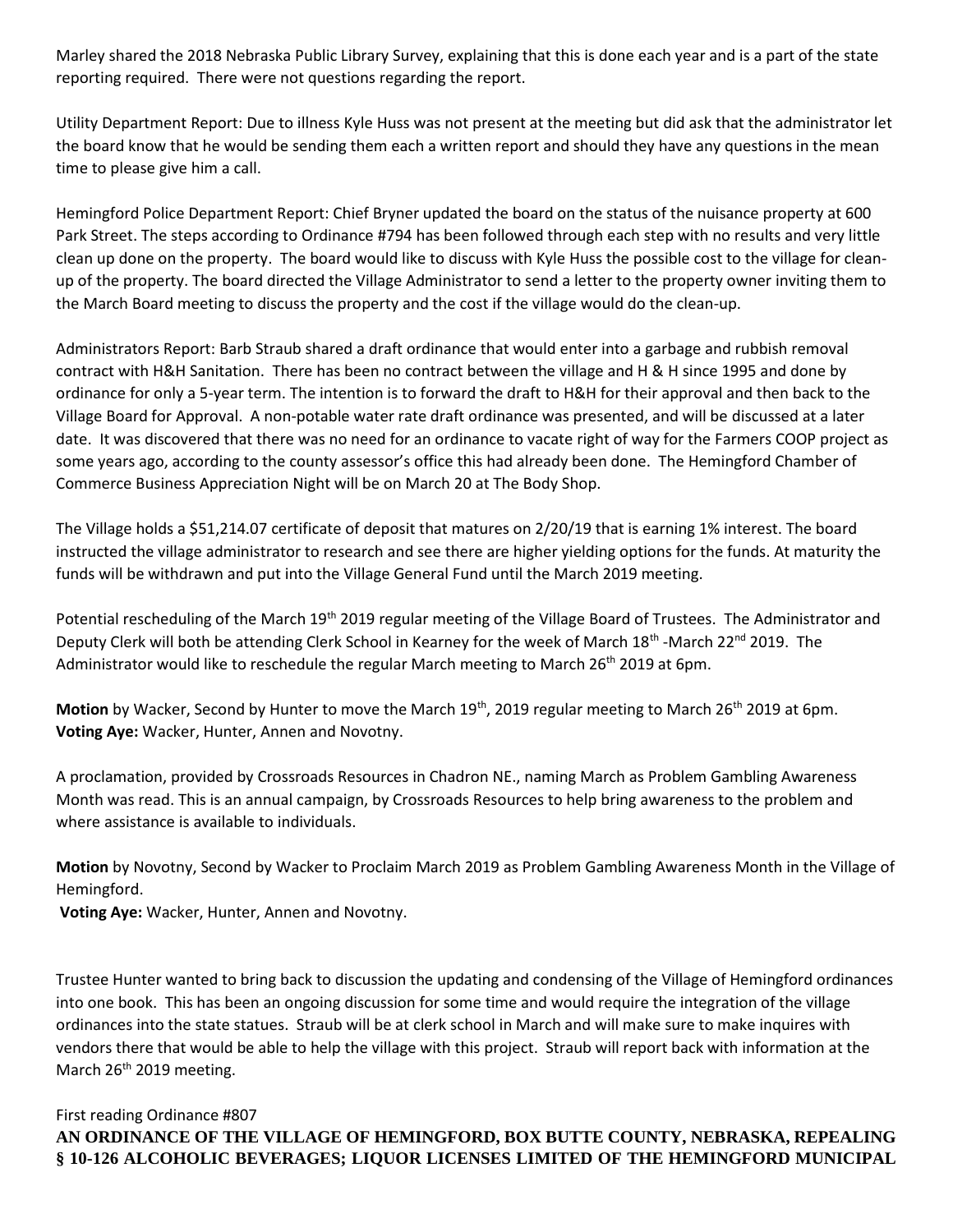## **CODE; TO REPEAL ANY OTHER CONFLICTING SECTIONS AND ORDINANCES; TO PROVIDE FOR AN EFFECTIVE DATE AND TO PROVIDE FOR PUBLICATION.**

**Motion** by Novotny, Second by Hunter to waive readings 2 and 3 of ordinance #807 repealing ordinance 10-126. **Voting Aye:** Wacker, Hunter, Annen and Novotny.

**Motion** by Wacker, Second by Hunter to pass and publish ordinance #807 repealing ordinance 10-126. **Voting Aye:** Wacker, Hunter, Annen and Novotny.

**Motion** to adjourn at 6:58pm by Wacker, Second by Novotny **Voting Aye:** Wacker, Hunter, Annen and Novotny

John Annen, Chairman

\_\_\_\_\_\_\_\_\_\_\_\_\_\_\_\_\_\_\_\_\_\_\_\_\_\_\_\_\_\_

ATTEST:

Barb Straub, Village Clerk

\_\_\_\_\_\_\_\_\_\_\_\_\_\_\_\_\_\_\_\_\_\_\_\_\_\_\_

| 19-Feb-19                     | <b>VILLAGE</b> |            |              |
|-------------------------------|----------------|------------|--------------|
| 21st Century                  | repairs        | \$11.18    |              |
| <b>Bank Card</b>              | sup            | \$166.74   |              |
| Bauerkempers                  | sup            | \$150.00   |              |
| <b>Bernies Ace Hardware</b>   | repairs        | \$82.35    |              |
| <b>Bloedorn Lumber</b>        | repairs        | \$78.22    |              |
| <b>Bomgaars</b>               | sup            | \$40.45    |              |
| <b>Box Butte County</b>       | election exp   | \$76.00    |              |
| <b>Bytes</b>                  | contract serv  | \$40.31    |              |
| Caselle                       | contract serv  | \$336.33   |              |
| <b>DHHS</b>                   | permit         | \$40.00    |              |
| <b>Farmers COOP</b>           | sup            | \$76.29    |              |
| Gardner Lutzenhiser & Ryan PC | contract serv  | \$3,541.66 |              |
| Hemingford CooP Telephone     | phone          | \$455.26   |              |
| <b>Huss Auto</b>              | repairs        | \$23.10    |              |
| <b>Lawson Products</b>        | sup            | \$226.49   |              |
| Lori Dannar                   | Contract labor | \$150.00   |              |
| Michael Todd                  | sup            | \$270.92   |              |
| <b>Mobius Communication</b>   | internet       | \$25.00    |              |
| Nationwide Insurance          | bond insurance | \$377.00   |              |
| Nebraska Total Office         | sup            | \$88.92    |              |
| Panhandle Public Health       | overpayment    | \$75.00    | for approval |
| <b>Roller Hardware</b>        | sup            | \$35.18    |              |
| <b>RR Donnelley</b>           | sup            | \$111.02   |              |
| Simmons Olsen Law Firm PC LLO | pro fees       | \$2,419.42 |              |
| <b>Sturdevants Auto Parts</b> | sup            | \$232.50   |              |
| The Ledger                    | adv            | \$57.60    |              |
| <b>Truax Patient Services</b> | sup            | \$75.00    | for approval |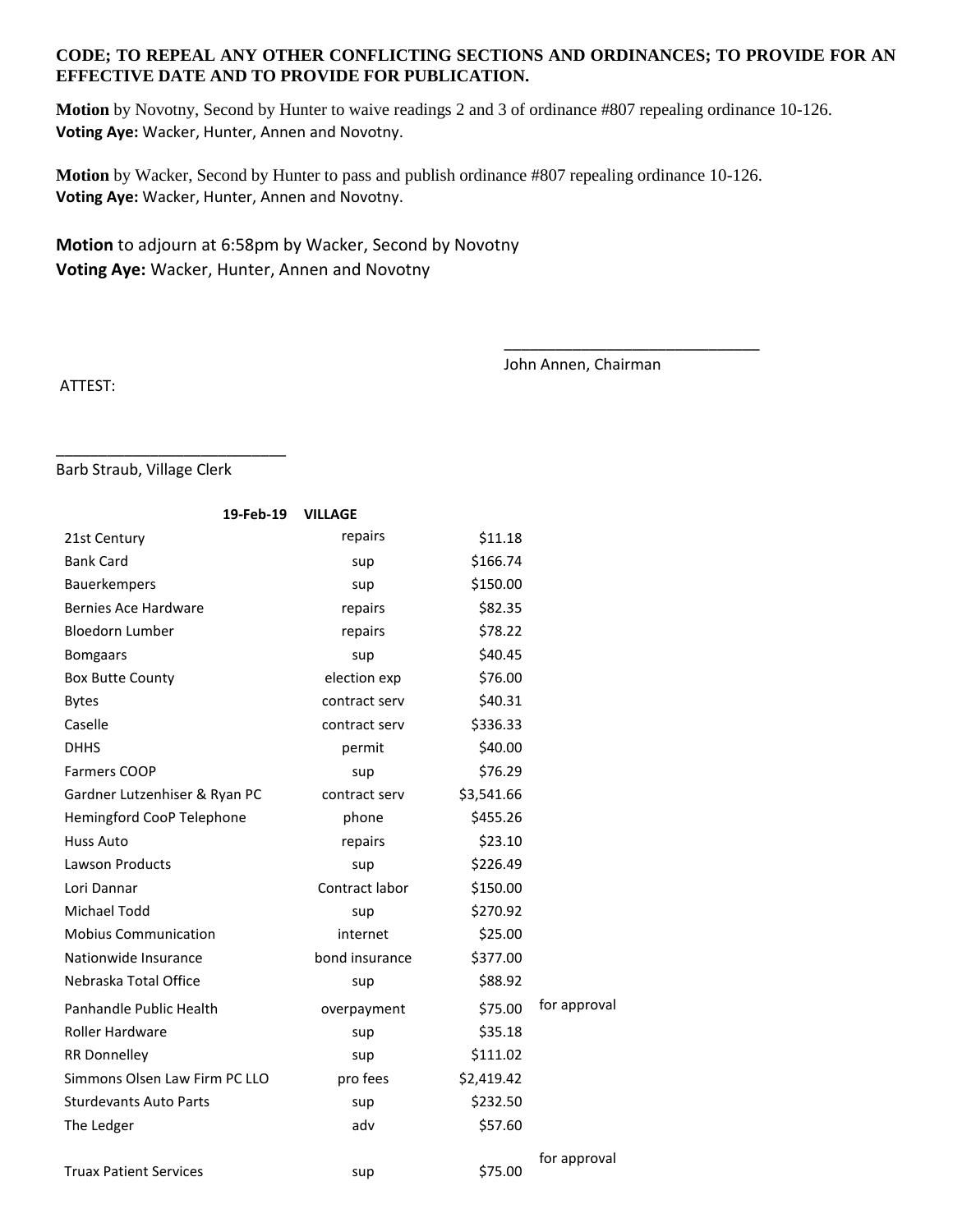| Viaero                 | cell phone            | \$157.86    |  |
|------------------------|-----------------------|-------------|--|
| Westco                 | fuel                  | \$460.60    |  |
| Rabens                 | <b>Nutrition Cntr</b> | \$73.74     |  |
| <b>Table Top Meats</b> | <b>Nutrition Cntr</b> | \$136.26    |  |
|                        |                       |             |  |
| <b>PAYROLL</b>         | 1/17/2019             | \$13,856.26 |  |
| <b>PAYROLL</b>         | 1/31/2019             | \$12,293.50 |  |
|                        |                       |             |  |
|                        |                       | \$36,240.16 |  |

| 19-Feb-19                      | <b>UTILITIES</b>       |             |              |
|--------------------------------|------------------------|-------------|--------------|
| <b>Bank Card</b>               | water test postage     | \$24.70     |              |
| <b>Black Hills Energy</b>      | heat                   | \$571.94    | for approval |
| <b>Bytes</b>                   | contract serv          | \$80.64     |              |
| Caselle                        | contract serv          | \$672.67    |              |
| <b>DHHS</b>                    | water test             | \$15.00     |              |
| <b>Farmers COOP</b>            | sup                    | \$71.96     |              |
| Gardner Loutzenhiser & Ryan PC | contract serv          | \$7,083.34  |              |
| H & H                          | hauling                | \$4,563.98  |              |
| Hemingford Chamber of Comm     | dues                   | \$50.00     |              |
| Hemingford COOP Telephone      | phone                  | \$313.59    |              |
| Hydraulic Equipment serv       | repairs                | \$2,612.68  |              |
| Lawson Products                | sup                    | \$113.25    |              |
| Lori Dannar                    | contract labor         | \$150.00    |              |
| Municipal Chemical Supply      | sup                    | \$935.00    |              |
| Nebraska Rural Water Assoc     | training               | \$75.00     |              |
| Nebraska Total Office          | sup                    | \$37.88     |              |
| <b>NMPP</b>                    | training               | \$500.00    |              |
| <b>NPPD</b>                    | Pole Attach            | \$152.00    |              |
| <b>NPPD</b>                    | power purch            | \$52,509.70 |              |
| <b>Purchase Power</b>          | postage                | \$299.40    |              |
| Rabens                         | sup                    | \$9.46      |              |
| Rods Body Shop                 | repairs                | \$120.00    |              |
| Sargent Drilling Co.           | <b>Efficiency Test</b> | \$900.00    |              |
| <b>Solutions EAP</b>           | contract serv          | \$110.55    |              |
| <b>Sturdevants Auto Parts</b>  | sup                    | \$11.00     |              |
| Swann                          | disposal               | \$6,045.56  |              |
| The Ledger                     | adv                    | \$115.20    |              |
| Thompson Transformer           | sup                    | \$1,674.00  |              |
| Viaero                         | Cell Phone             | \$88.05     |              |
| Wesco                          | sup                    | \$1,946.12  |              |
| Westco                         | fuel                   | \$191.61    |              |
| <b>PAYROLL</b>                 | 1/17/2019              | \$10,519.05 |              |
| <b>PAYROLL</b>                 | 1/31/2019              | \$10,431.95 |              |
|                                |                        |             |              |

**\$102,995.28**